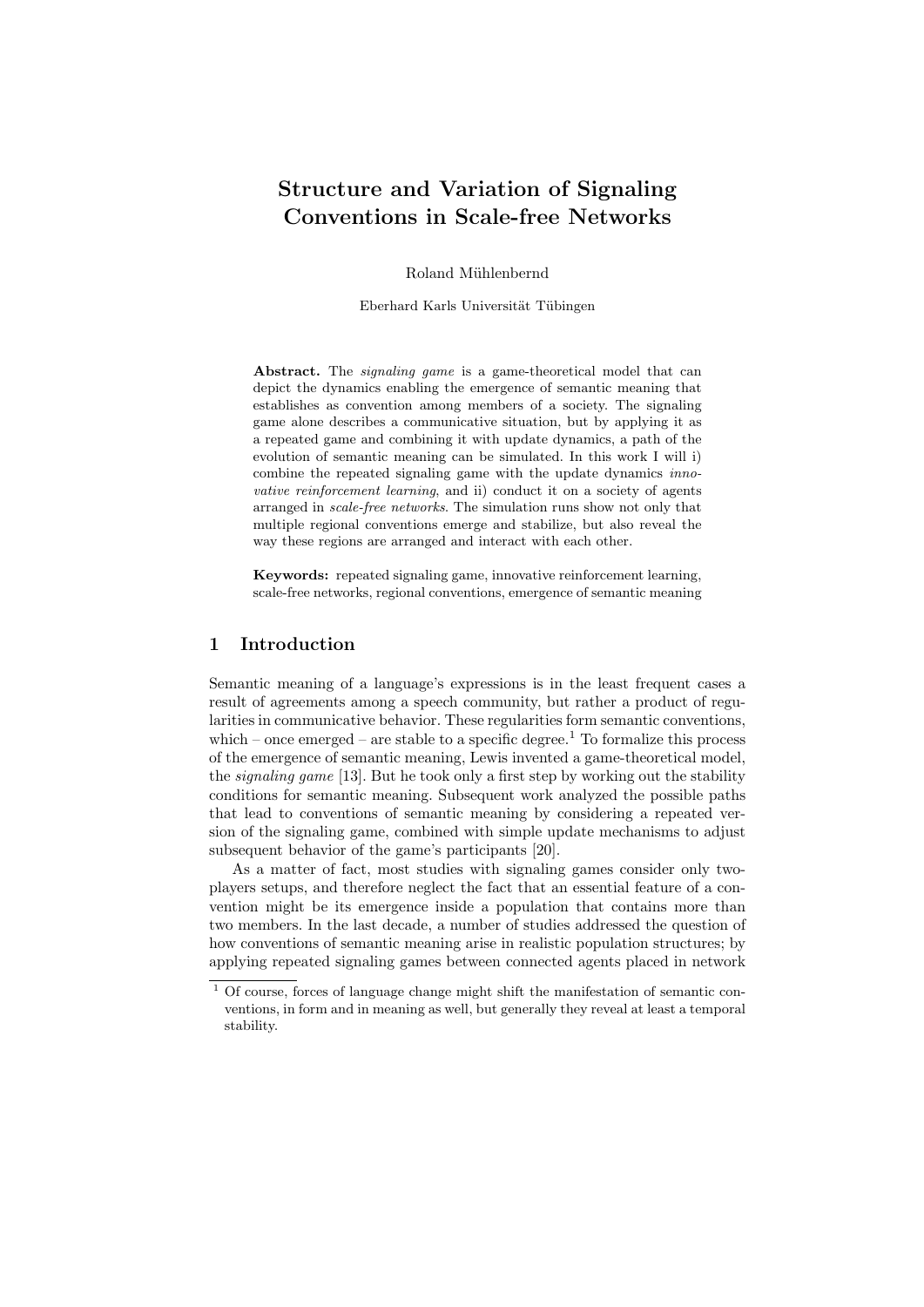#### 2 Roland Mühlenbernd

structures: from lattice structures [27][14] to small-work networks [24][16]. All these studies revealed that for a multitude of circumstances a number of different regional conventions emerges. Nevertheless, more detailed analyses of how these conventions position themselves and interact with each other in a social network structure are still missing, and this study wants to make such a contribution.

In the last two decades a quite large number of studies emerged that incorporate the analysis of the behavior of agents that communicate via the naming game in diverse population structures to reach semantic conventions [21, 22, 4]. This game is in many aspects quite similar to a signaling game, since in both games there is a sender that encodes an information state with a message, and a receiver that decodes the message with an interpretation state.<sup>2</sup> One crucial difference between the signaling game and the standard naming game is the fact that the latter one has a built-in update rule: i.a. if communication is successful by sending a message  $m$ , the receiver keeps only the appropriate interpretation for  $m$  in his memory, and eliminates all possible alternative interpretations. In contrast, the signaling game does not have a built-in update rule, and the one applied in this study – reinforcement learning – does not eliminate alternatives. but only decreases their probability to be chosen in subsequent rounds.

Another line of research analyzed the emergence of conventions and norms by applying a repeated coordination game combined with reinforcement learning in social network structures [1, 19, 23]. These studies differ at least in one fundamental aspect: by applying a coordination game, they analyze conventions in terms of coordinated acting, not conventions in terms of communication.<sup>3</sup> Therefore, those studies' resulting phenomenon is a behavioral convention, whereas in this study a *semantic convention* is the phenomenon under examination.<sup>4</sup> Finally, different semantic conventions in terms of so-called signaling systems can be compared in degrees of similarity, a property that is also generally missing in behavioral conventions.

With this study I want to contribute to the line of research that deals with the question of how semantic conventions emerge and position themselves in a society. I use repeated signaling games in combination with an update mechanism that is called reinforcement learning [18]. Applying reinforcement learning on repeated signaling games is a popular combination in this field [20][5][6]. For my purposes I use a specific version of this learning model that is called innovative reinforcement learning [20][2]. As a previous study showed, this model supports the alternating dynamics of interacting regional conventions of a society [17]. In this article I will i) conduct simulation runs on so-called scale-free networks, and ii) analyze the way regional conventions are structured and vary, and especially

<sup>&</sup>lt;sup>2</sup> In the literature of the naming game, information/interpretation states are often referred to as concepts, messages as words.

<sup>3</sup> Admittedly, a signaling game's basis is the utility table of a simple coordination game, and it is fair to say that both players' goal is to coordinate. But they do it in a mediate way by sending a message, whereas in a simple coordination game players try to coordinate in an immediate way.

<sup>4</sup> Another difference between coordination game and signaling game is, that the former is a symmetric, the latter an asymmetric game.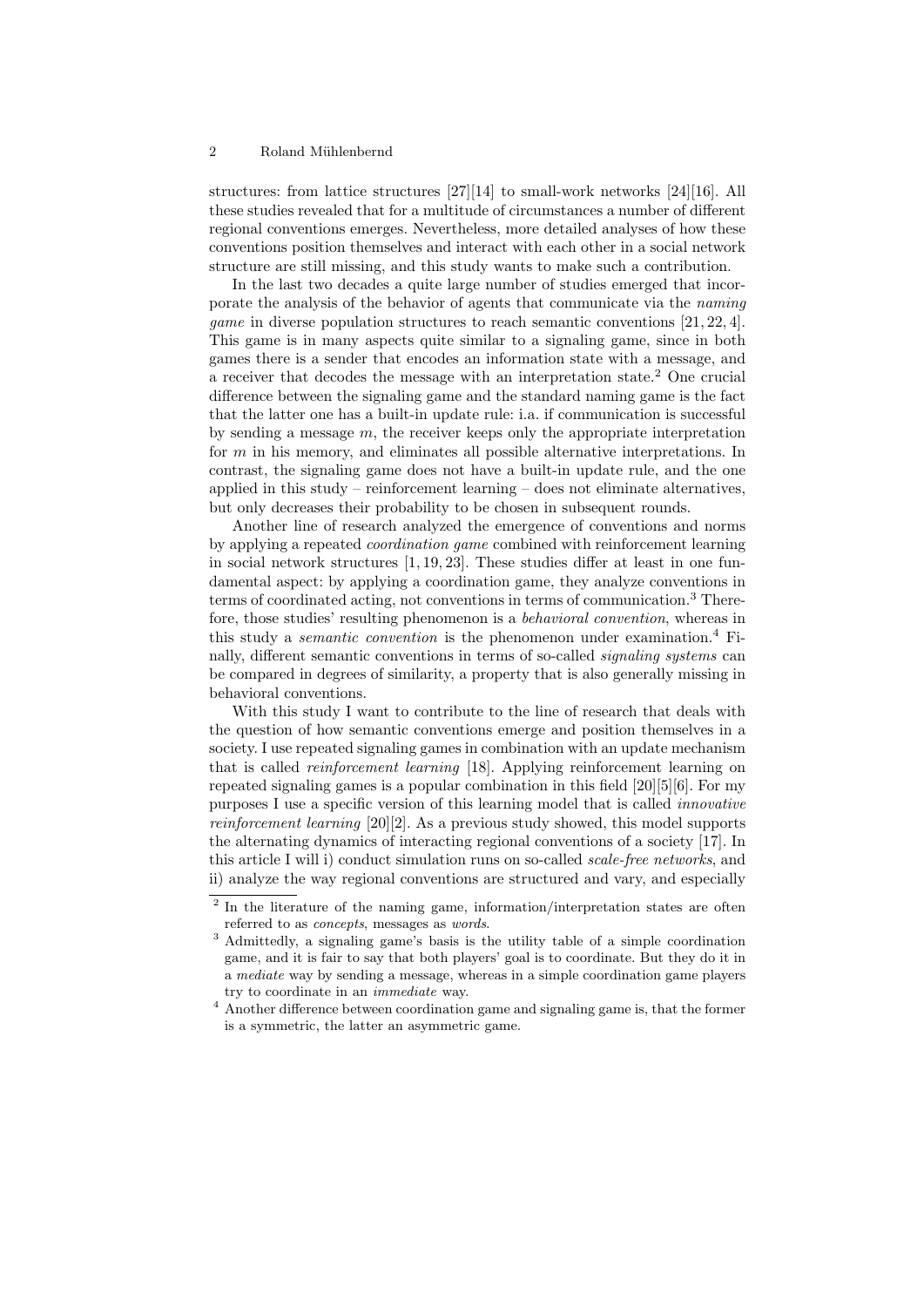how neighboring regions interact with each other. The results will give new insights not only into the mechanisms of language evolution, but also e.g. into the mechanisms of language contact and its influence on semantic shift.

The article is divided in the following way: in Section 2, I will introduce some basic notions of repeated signaling games, innovative reinforcement learning and network theory. In Section 3, I will present the simulation experiments, their results and appropriate analyses of the data. In Section 4, I will give a final conclusion and discuss open questions.

## 2 Signaling Games, Learning and Networks

This section will give a coarse technical and theoretical background of the important concepts of this article: the signaling game, innovative reinforcement learning and network theory.

#### 2.1 Signaling Games

A signaling game  $SG = \langle \{S, R\}, T, M, A, Pr, U \rangle$  is a game played between a sender  $S$  and a receiver  $R$ .  $T$  is a set of information states,  $M$  is a set of messages and A is a set of interpretation states. Pr(t)  $\in \Delta(T)$  is a probability distribution over  $T$  and describes the prior probability that a state  $t$  is topic of communication.<sup>5</sup>  $U: T \times A \rightarrow \mathbb{R}$  is a utility function that determines how well interpretation state and information state both correspond to each other.

A play of the game looks as follows: the so-called invisible player, call it destiny or nature, picks one of the states  $t \in T$  and puts it into the sender's mind.<sup>6</sup> The sender wants to communicate this state by choosing a message  $m \in$ M that she signals to the receiver. At this point the receiver knows the message that has been signaled, whereas the information state is concealed to him. In face of the given message m the receiver picks an interpretation state  $a \in A$  with the purpose to match as good as possible with information state  $t$ ; or in other words: to maximize the utility  $U(t, a)$ . Since utilities are identical to both participants, also the sender has an interest that the receiver decodes successfully. All in all, both interlocutors have an interest to perform an act of perfect information transmission, of perfect communication.

In this study I only consider signaling games that i) have a flat probability function,  $\forall t \in T : Pr(t) = \frac{1}{|T|}$ , and ii) have the same number of information states and interpretation states, thus  $|T| = |A|$ . Furthermore, each information state has a corresponding interpretation state, that is marked by the same index, c.f.  $t_i$  corresponds to  $a_i$ . Finally, this correspondence is valued by the utility function: if both states correspond to each other, the utility for both players is

<sup>&</sup>lt;sup>5</sup>  $\Delta(X)$ :  $X \to \mathbb{R}$  denotes a probability distribution over random variable X.

 $6$  Note that in this kind of game the function  $Pr$  determines how probable nature picks an information state; i.o.w. the probability of state  $t$  being in the sender's mind is always  $Pr(t)$ .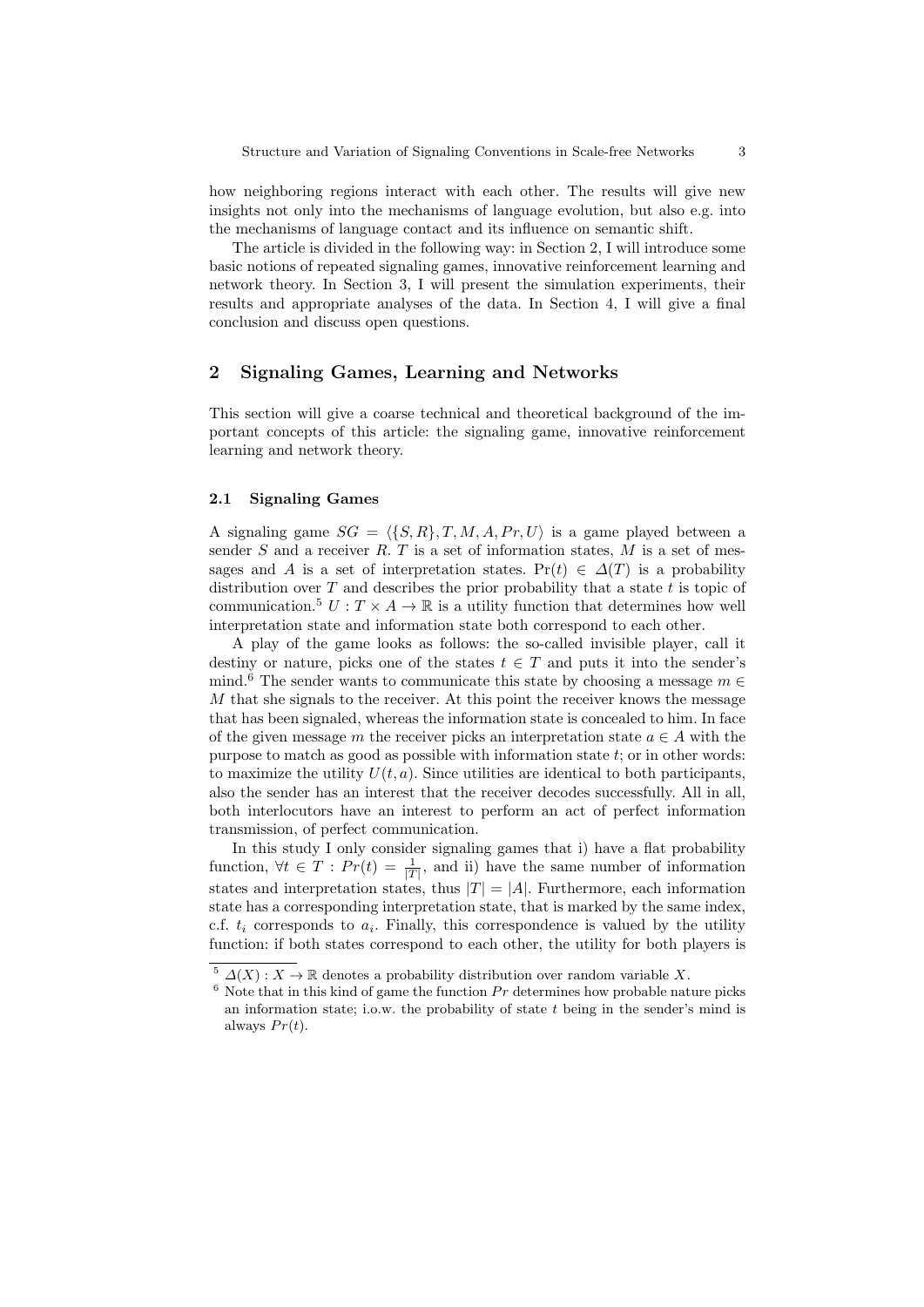4 Roland Mühlenbernd

$$
L_1: \begin{array}{c} t_1 \longrightarrow m_1 \longrightarrow a_1 \\ t_2 \longrightarrow m_2 \longrightarrow a_2 \end{array} L_2: \begin{array}{c} t_1 \\ t_2 \end{array} \begin{array}{c} m_1 \\ m_2 \end{array} \begin{array}{c} a_1 \\ a_2 \end{array}
$$

Fig. 1: The two signaling systems of the  $2 \times 2$ -game.

a positive value  $\alpha \in \mathbb{R}$ ; if not, it is zero or a negative value  $\beta \in \mathbb{R}$ . This kind of signaling game is called  $n \times k$ -game and defined as follows:

**Definition 1** 
$$
(n \times k
$$
-game).  $A \times k$ -game is a signaling game SG with:  
 $|T| = |A| = n$ ,  $|M| = k$ ,  $\forall t \in T : Pr(t) = 1/|T|$  and  $U(t_i, a_j) = \begin{cases} \alpha > 0 \text{ if } i = j \\ \beta \le 0 \text{ else} \end{cases}$ 

Note that messages are initially meaningless in this game, since the utility function rewards a correspondence between information state and interpretation state, whereas the chosen message does not affect the reward. In other words, each message can be used to communicate a corresponding state pair  $\langle t_i, a_i \rangle$ . The meaningfulness of a message  $m$  is stated if it communicates a particular state; and this meaningfulness can arise from regularities in behavior. Behavior is defined in terms of strategies. A behavioral sender strategy is a function  $\sigma: T \to \Delta(M)$ , and a behavioral receiver strategy is a function  $\rho: M \to \Delta(A)$ . A behavioral strategy can be interpreted as a single agent's probabilistic choice.

If the game per se does not entail meaningfulness of messages, then what circumstances can tell us that a message is attributed with a meaning? The answer is: this can be indicated by the combination of sender and receiver strategies, called strategy profile: a message has a meaning between a sender and a receiver, if both participants use pure strategies that constitute a specific isomorphic strategy profile.

Note that for a  $2 \times 2$ -game, there are exactly two such strategy profiles, as depicted in Figure 1. Here in profile  $L_1$  the message  $m_1$  has the meaning of state pair  $\langle t_1, a_1 \rangle$  and message  $m_2$  has the meaning of state pair  $\langle t_2, a_2 \rangle$ . For profile  $L_2$ it is exactly the other way around. Lewis called such strategy profiles signaling systems [13], which have interesting properties: they i) define a meaning of a message, ii) ensure perfect communication, iii) are Nash equilibria over expected utilities [8], and iv) are evolutionary stable states [25], and therefore attractors under many prominent evolutionary dynamics (e.g. replicator dynamics) [11].

A signaling system shows how semantic meaning can be expressed by participants' communicative behavior: a message has a meaning, if sender and receiver communicate according to a signaling system. But it does not explain, how participants come to a signaling system in the first place, by expecting that messages are initially meaningless. To understand the evolutionary paths that might lead from a meaningless to a meaningful message, it is necessary to explore the process that leads from participants' arbitrary communicative behavior to a behavior that constitutes a signaling system. Such a process can be simulated by repeated signaling games, where the participants' behavior is guided by update dynamics. One popular dynamics is called *reinforcement learning* [20][5][6].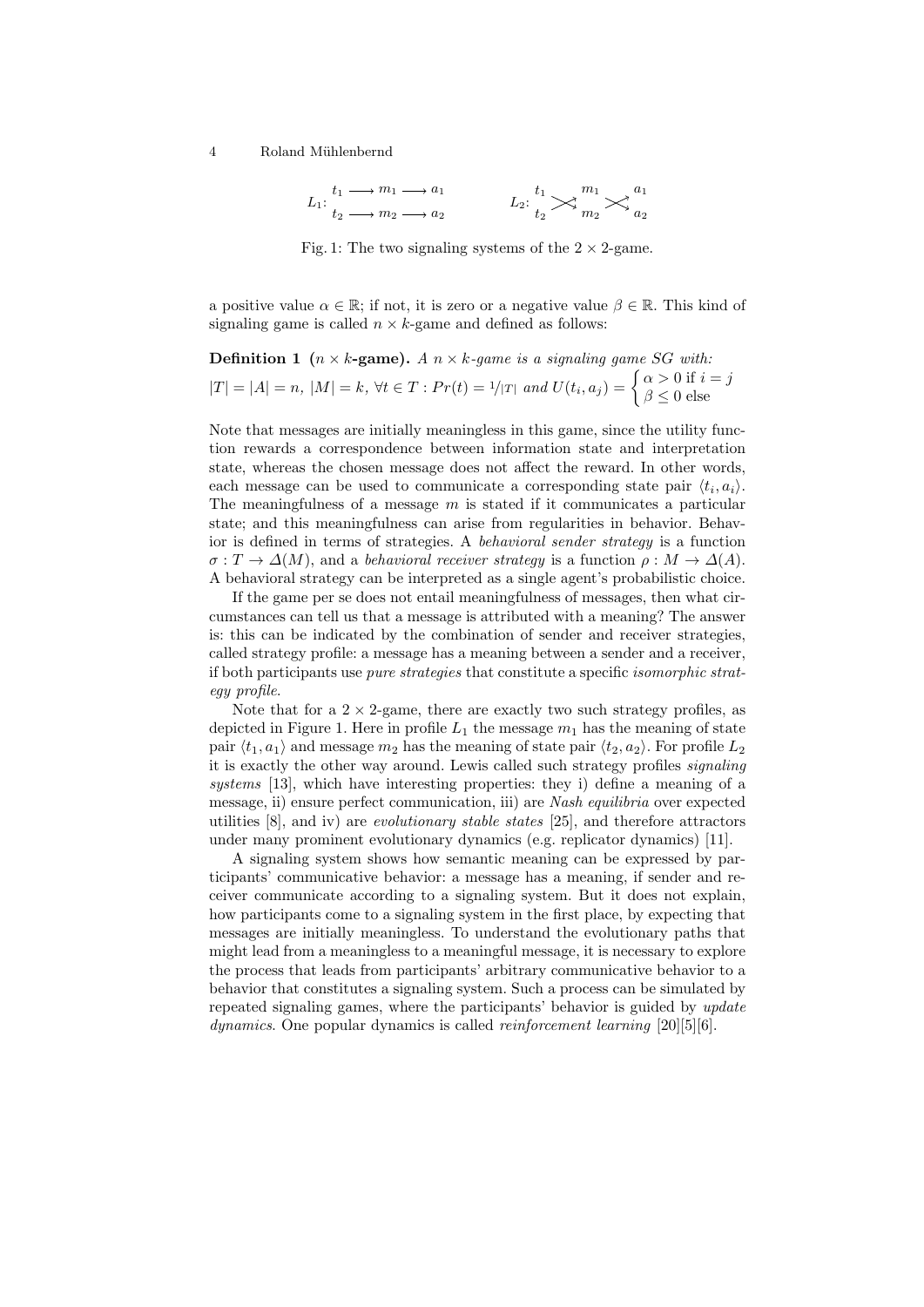#### 2.2 Reinforcement Learning

Reinforcement learning can be delineated by an urn model, known as  $P\'{o}lya$  urns [18]. A single urn models a behavioral strategy, in the sense that the probability of making a particular decision is proportional to the number of balls in the urn that correspond to that choice. By changing the content of an urn after each access, an agent's behavior can be gradually adjusted. Such an urn model can be combined with a repeated signaling game in the following way: the sender of the game has an urn  $\mathfrak{V}_t$  for each state  $t \in T$ , which contains balls for different messages  $m \in M$ . Similarly, the receiver of the game has an urn  $\mathfrak{S}_m$  for each message  $m \in M$ , which contains balls for different states  $a \in A$ .

The behavioral strategy of sender and receiver as well can be described in terms of response rules that describe a participant's situation before making the next move. To be concrete, let's designate i) the number of balls of type  $m$  in sender urn  $\mathcal{O}_t$  with  $m(\mathcal{O}_t)$ , and the overall number of balls in sender urn  $\mathcal{O}_t$  with  $|\mathfrak{V}_t|$ ; and ii) the number of balls of type a in receiver urn  $\mathfrak{V}_m$  with  $a(\mathfrak{V}_m)$ , and the overall number of balls in receiver urn  $\mathfrak{V}_m$  with  $|\mathfrak{V}_m|$ . The resulting sender response rule  $\sigma$  and receiver response rule  $\rho$  is given in equations 1 and 2.

$$
\sigma(m|t) = \frac{m(\mathcal{O}_t)}{|\mathcal{O}_t|} \qquad (1) \qquad \rho(a|m) = \frac{a(\mathcal{O}_m)}{|\mathcal{O}_m|} \qquad (2)
$$

The actual learning dynamics is realized by changing the urn content dependent on the communicative success: if communication via  $t, m$  and  $a$  is successful, the number of balls of type m in urn  $\mathfrak{V}_t$  and the number of balls of type a in urn  $\mathcal{O}_m$  each is increased by the positive utility value  $\alpha \in \mathbb{R}$ . In this way successful communicative behavior is more probable to reappear in subsequent rounds, successful behavior is reinforced.

This mechanism can be intensified by lateral inhibition: if communication via t, m and a is successful, not only will the number of ball type m in urn  $\mathfrak{V}_t$ be increased, but also will the number of all other ball types  $m' \in M \setminus \{m\}$  be decreased by  $\gamma \in \mathbb{R}$ . Similarly, for the receiver. Franke and Jäger [9] introduced the concept of lateral inhibition for reinforcement learning in signaling games and showed that it leads the system more speedily towards pure strategies.

Furthermore, negative reinforcement can be used to punish unsuccessful behavior. It changes urn contents in the following way: if communication via  $t, m$ and a is unsuccessful, the number of balls of type m in the sender urn  $\mathfrak{O}_t$ , and the number of balls of type a in the receiver urn  $\mathfrak{S}_m$  each will be decreased by negative utility value  $\beta \in \mathbb{R}$ . In this way unsuccessful communicative behavior is less probable to reappear in subsequent rounds.

Note that reinforcement learning might have the property to slow down the learning effect: if the total number of balls in an urn increases over time, but the rewarding value  $\alpha$  is a fixed value, then the learning effect mitigates. A way to prevent learning from slowing down is to keep the overall number of balls  $|\mathcal{V}|$  on a fixed value  $\Omega \in \mathbb{R}$  by scaling the urn content appropriately after each round of play. Such a setup is a variant of so-called Bush-Mosteller reinforcement [7].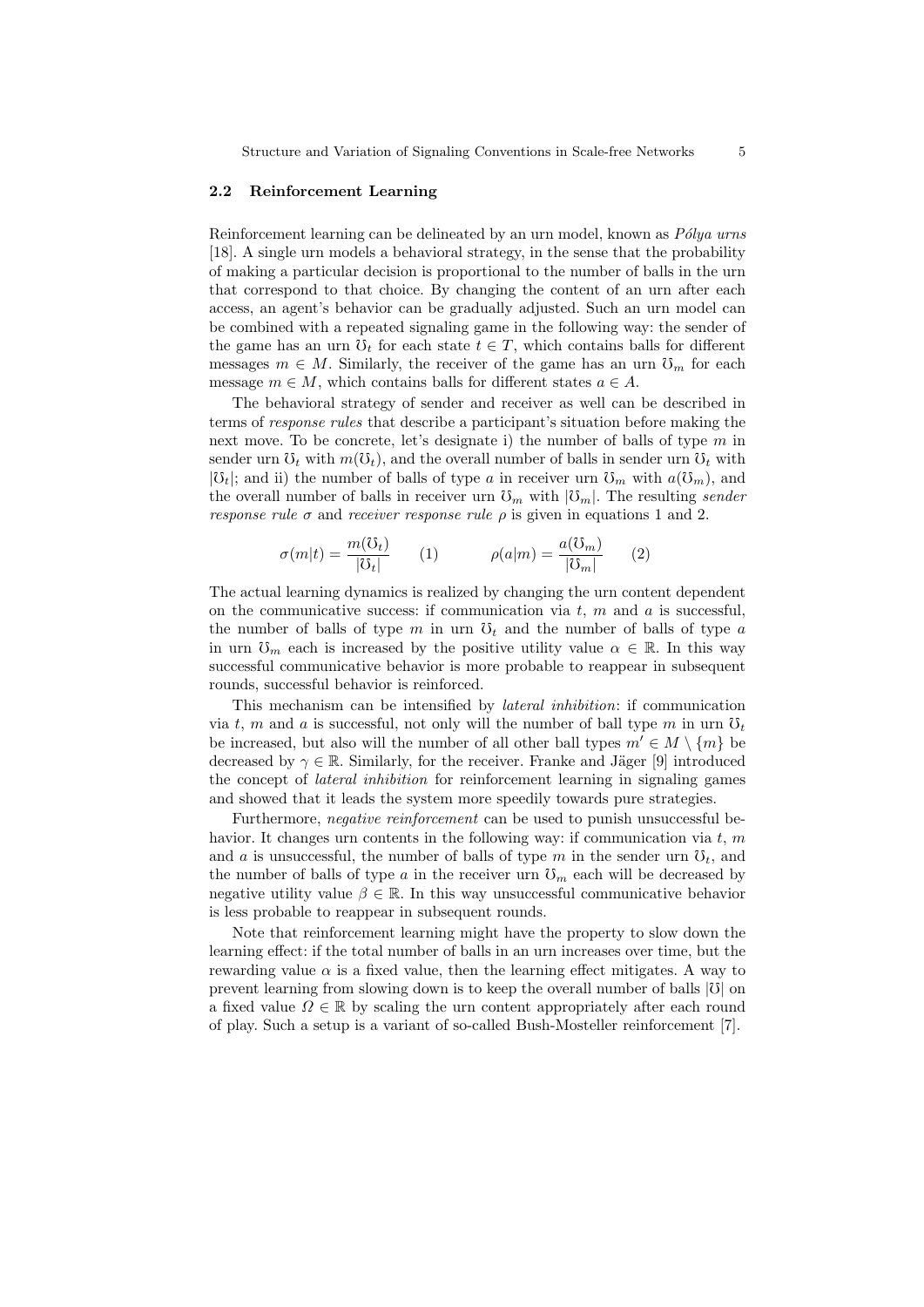#### 6 Roland Mühlenbernd

All in all, a reinforcement learning setup for a signaling game can be captured by  $RL = \langle \alpha, \beta, \gamma, \Omega, \phi \rangle$ , where  $\alpha$  is the reward value,  $\beta$  the punishment value,  $\gamma$ the lateral inhibition value and  $\Omega$  determines the constant urn size. Additionally,  $\phi$  is a function that defines the initial urn settings. This standard account can be refined to an account that includes a mechanism for the invention of new messages, and is correspondingly called innovative reinforcement learning.

#### 2.3 Innovative Reinforcement Learning

The basic idea of innovative reinforcement learning stems from Skyrms [20] and works as follows: each sender urn contains, next to the balls for each message, an additional ball type, which Skyrms calls black ball. Whenever the sender draws a black ball from one of her urns, she sends a new message that was never sent before. In other words, the sender invents a new message. Experiments with this setup were made for 2-players games [2] and multi-agent accounts[17].

The second study [17] used a setup with negative reinforcement and lateral inhibition. It showed that larger populations will probably never find an agreement (or at least need an unmanageable amount of runtime). The reason is given by the fact that the number of possible messages is verbatim unlimited and populations end up in a chaos of a never ending production of new messages. This phenomenon was shown even for a little community of 6 agents. But it could also be shown that by limiting the possible message set, this problematic nature of a never ending chaos can be avoided [17]. In such a game, when a sender draws a black ball, she doesn't send a completely new message, but sends a randomly chosen message from the given message set. By stating a message set that is substantially larger than the number of states, the game keeps its innovative nature, but avoids runtime problems.<sup>7</sup>

#### 2.4 Network Structure and Network Properties

To ensure that a network structure resembles a realistic interaction structure of human populations, it should have *small-world* properties: i) a short *characteris*tic path length, and ii) a high clustering coefficient  $[26]$ .<sup>8</sup> Additionally, most often human networks display a third property, namely to be *scale-free*: the frequency of agents with ever larger numbers of connections roughly follows a power-law distribution. In this sense I consider a special kind of a scale-free network, which is both scale-free and has small-world properties [3]. This network type is constructed by a *preferential attachment* algorithm that takes two parameters  $m$ that controls the network density, and  $p$  that controls the clustering coefficient [10]. In my experiment I used a scale-free network with 500 nodes,  $m = 2$  and  $p = .8$ , which ensures small-world properties.

Note that to limit the message number supports the finding of a global convention. This is no surprise, since the less messages are given, the less signaling systems are possible: for an  $n \times k$ -game there are  $\frac{k!}{(k-n)!}$  possible signaling systems.

<sup>8</sup> For the definition of these network properties I refer to Jackson's Social and Economic Networks [12], Chapter 2.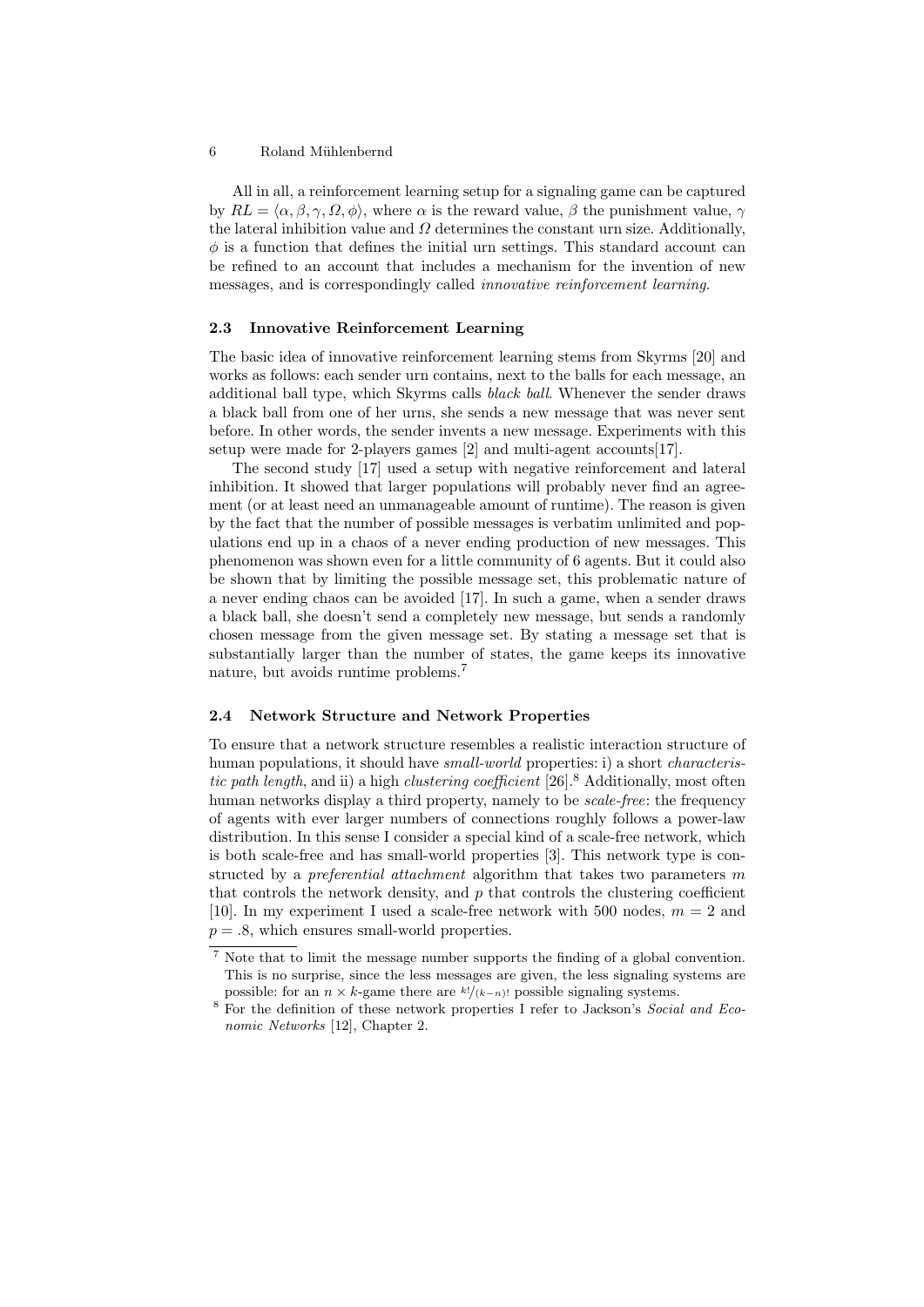In the analysis of the simulation experiments I perused particular network properties, which I divide in local properties that describe characteristics of a node, and global properties that describe characteristics of a connected subnetwork. There were two local network properties I was interested in: degree centrality that is determined by the number of a node's connections; and individual clustering that is determined by the number of connections among a node's neighborhood.<sup>9</sup> Furthermore, there are two global network properties: transitivity that can be interpreted as a measure of global clustering; and the clustering coefficient that is the average value of individual clustering among all nodes of a sub-network, and can be seen as a measure of local clustering.<sup>8</sup>

## 3 Simulation Experiment and Results

My experiment contained 10 simulation runs, each is arranged as follows: agents are placed in a social network structure; per simulation step they communicate by playing a signaling game with each of their connected neighbors and update their behavior by reinforcement learning. The concrete settings are as follows:

- network structure: a scale-free network with 500 agents (Holme-Kim algorithm [10] with  $m = 2$  and  $p = .8$ )
- $-$  *signaling game*: a  $3 \times 9$ -game
- reinforcement learning: innovative reinforcement learning with  $\alpha = 1, \beta = 1$ ,  $\gamma = 1, \Omega = 20, \phi$ : all ball types are equiprobably distributed
- $stop condition: reaching 100,000 simulation steps$

The essential goal of my simulation runs is to analyze the structure and variation of what I will call a convention region. A convention region is a group of agents, which i) has only members that have learned the same convention, and ii) constitutes a connected sub-graph in the network.

#### 3.1 The Structure of Regional Conventions

A basic result of all simulation runs was as follows: a number of different convention regions emerged. This result was already observed in previous studies with similar settings [27][14][24][16]. Figure 2 depicts the number of convention regions for the first 20,000 simulation steps, each line is the result for one of the ten simulation runs. As observable, the number of regions initially increases to a high value, and then decreases to a specific value  $n$ , and oscillates around this value. Depending on the particular simulation run, this value  $n$  is between 10 and 30. All simulation runs revealed that the number of regions continues oscillating around this value, up to the maximum number of 100,000 simulation steps. The fact that the number of convention regions has no long-term tendency of decreasing or increasing reveals a *long-term stability*, whereas the high amplitude of oscillation reveals a short-term reactivity.

<sup>9</sup> A node's neighborhood is the set of all nodes it is connected to.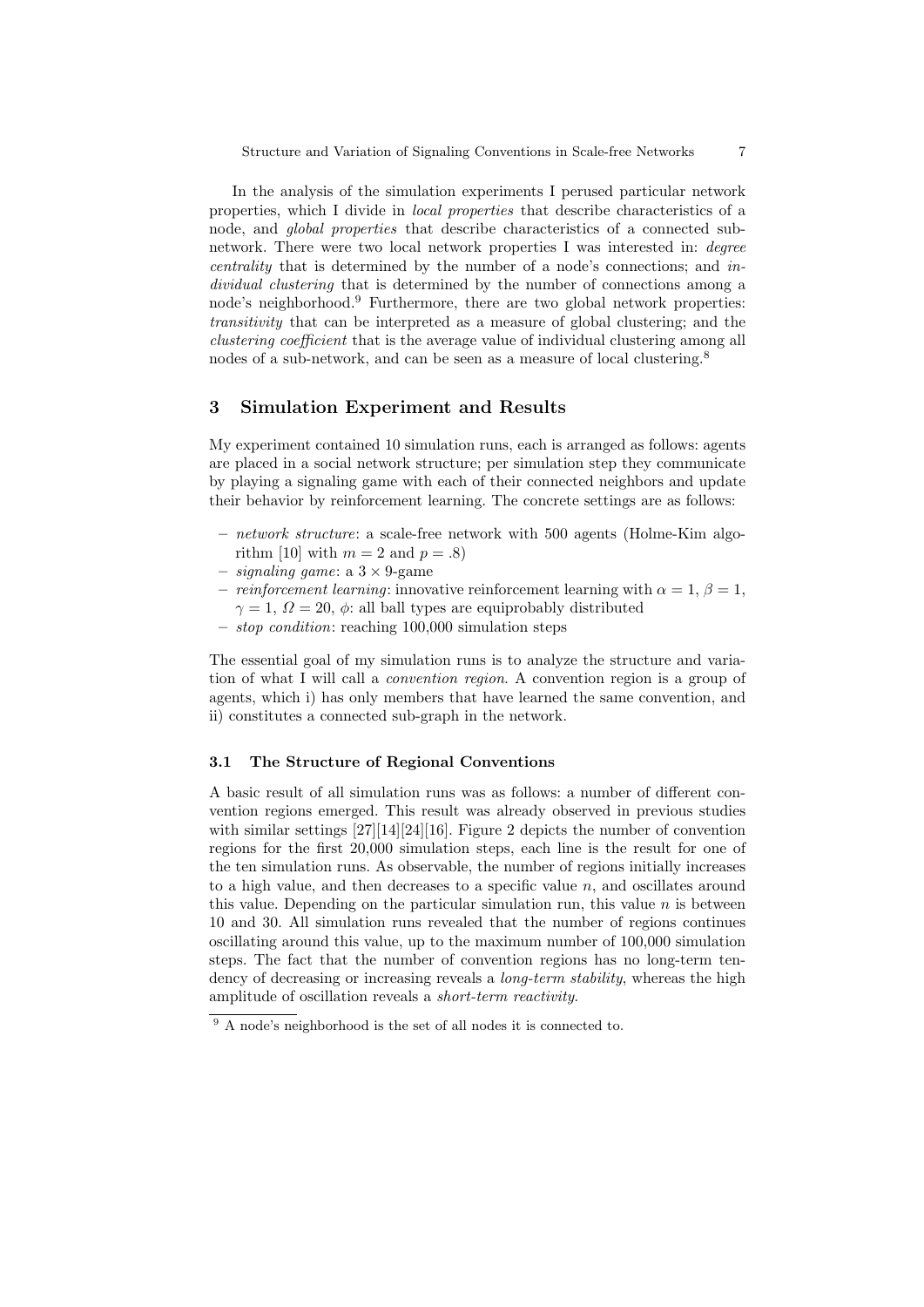

Fig. 2: The number of regional conventions over the first 20,000 simulation steps for all 10 simulation runs.

Another result of the simulation runs was the following: the global communicative success<sup>10</sup> also oscillates around a specific value between  $.75$  and  $.95$ , depending on the simulation run. Apparently, despite the high number of multiple conventions, communication works quite well in this society. The reasons are i) that all members of their own convention region communicate perfectly successfully with each other, and ii) that neighboring regions often have similar conventions that guarantee at least partial success at the borders. To get an impression of such a diverse society, Figure 3a shows a resulting scale-free network with around 20 different convention regions, indicated by different colors.

It turned out that the conventions regions that evolved inside a network after  $100,000$  simulation steps differentiate highly in their size.<sup>11</sup> In each simulation run maximally one really large region emerged, and always a couple of medium size regions, and a high number of small regions. Figure 3b depicts the number of emerged convention regions for specific intervals of sizes, over all 10 simulation runs. As observable, the number of convention regions decreases with their size; c.f. while there evolved more that 50 convention regions with a size smaller than 50, there evolved only two convention regions with a size larger than 250.

A further, quite surprising result is the fact that there is a negative correlation between the size of a region and the degree centrality of its agents. This is clearly observable in Figure 4a, where each data point represents an agent's region size  $(x\text{-axis})$  and her degree centrality  $(y\text{-axis})$ . This analysis reveals a negative Pearson correlation of -.405. Furthermore, by conducting the same analysis and considering only each region's agent with maximal degree centrality (as depicted in Figure 4b) the negative correlation is even stronger, namely -.634.

 $10$  The global communicative success is simply the utility value averaged over all conducted interactions at one simulation step,.

 $^{\rm 11}$  A size of a region is determined by its number of members.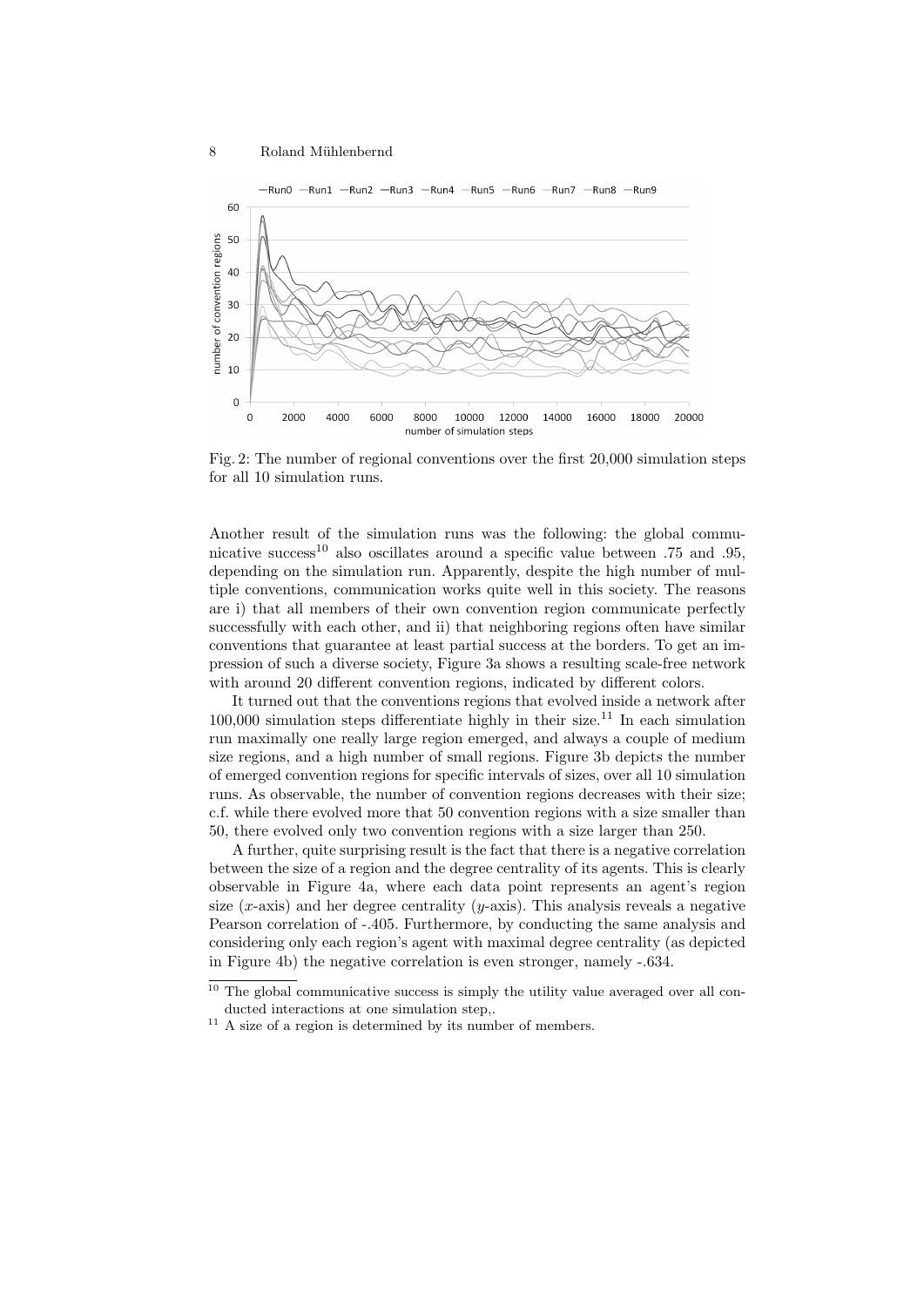

Fig. 3: Scale-free network with 500 nodes and around 20 convention regions (Figure 3a) and the number of convention regions for different intervals of size over all 10 simulation runs (Figure 3b).

This result says that agents with a high degree centrality are members of a small convention region, while large regions contain rather agents with a low degree centrality. This is a surprising result, since intuitively one would expect an outcome that is exactly the other way around; one would expect agents with a lot of neighbors of the same convention rather in a large convention region, and vice versa. One possible explanation is that agents with a high degree centrality tend to be more innovative and frequently create their own small society. A more detailed analysis that might explain this phenomenon is under study and will be part of a subsequent study.

### 3.2 The Local Interaction of Regional Conventions

Another issue of examination was the way convention regions change over time. As a basic result it turns out that most of the time regions have a rather fixed size that oscillates with a small deviation. But from time to time a process happens that I will call spatial acquisition: a convention region acquires a part of a neighboring region. Furthermore, all simulation runs reveal that spatial acquisition only happens between regions whose conventions have a high similarity and differ only in one used message. This result gives rise to the more general assumption that a particular degree of similarity between conventions is a necessary condition for realizing spatial acquisition at all. Further formal analyses are beyond the scope of this study and are left to future research.

In a more detailed analysis I wanted to figure out if particular global network properties of neighboring regions are supportive for the emergence of spatial acquisition among them. For that purpose I extracted all events that indicated a spatial acquisition between two convention regions and measured the transitivity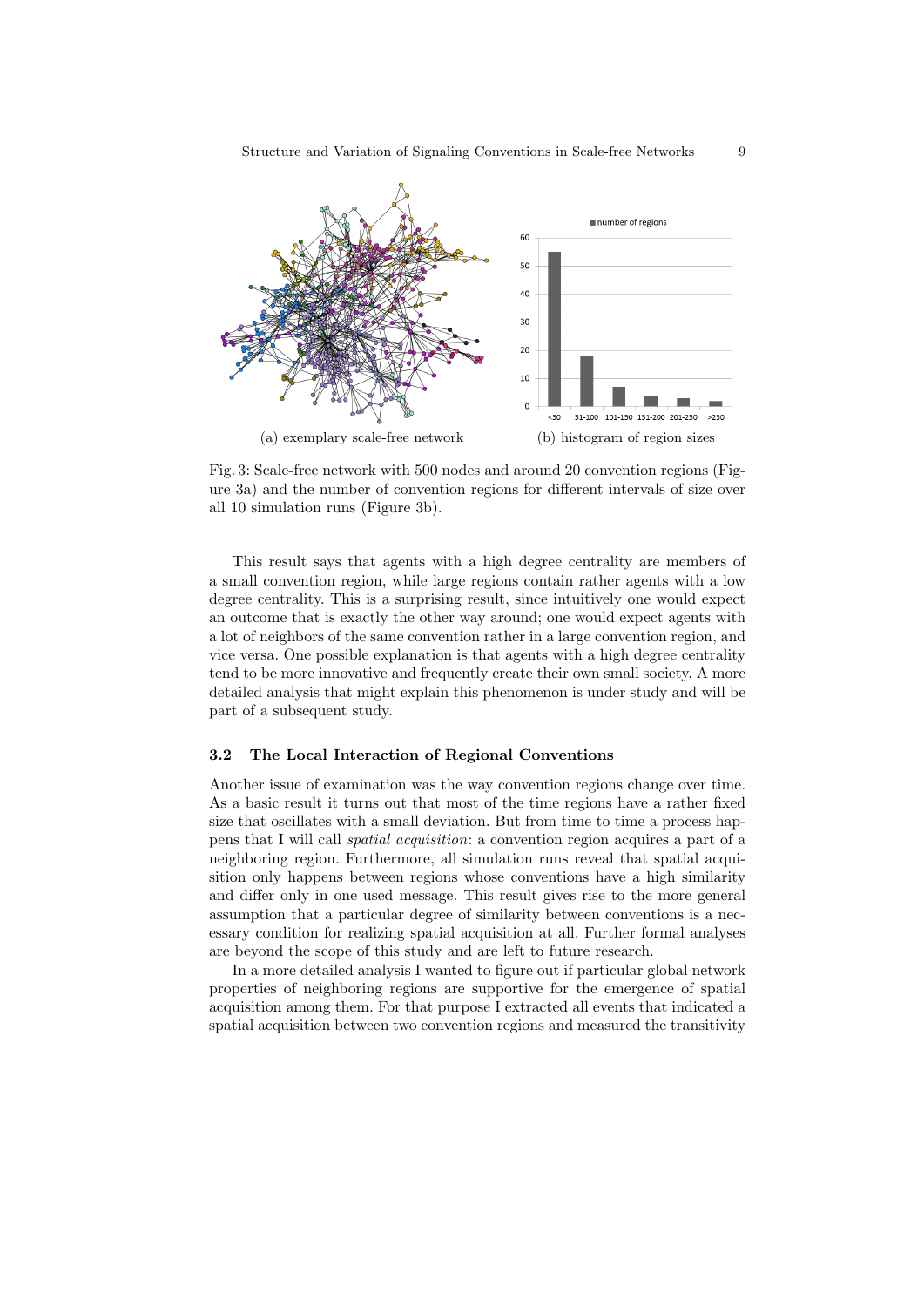

Fig. 4: Data plot of agent's degree centrality  $(y\text{-axis})$  in comparison to their region's size (x-axis). Figure 4a depicts all agent's data points, Figure 4b only data points of agents with maximal degree centrality in their region.

value and clustering coefficient<sup>12</sup>of the *occupying force* and the *retreating force*<sup>13</sup> just before the spatial acquisition event started. Furthermore, I also computed the transitivity value and clustering coefficient of the occupied territory right after the spatial acquisition event.

It turned out that there doesn't seem to be any systematic difference between the clustering coefficient of occupying and retreating force, whereas the transitivity values reveal a systematic distribution: the occupying force has always a lower value than the retreating force and the occupied territory (Figure 5a and 5b shoe the results of 5 exemplary spatial acquisition events). This is an indicator for the fact that areas of high transitivity are easier to occupy. In conclusion, while it is generally assumed that i) a high degree of local clustering - the clustering coefficient - is an indicator for stability and supports conventions to maintain, the result of my analysis shows that ii) a high degree of global clustering - transitivity - supports the possibility for conventions to spread and is therefore also susceptible to spatial acquisition by neighboring regions.

 $\frac{12}{12}$  The values are normalized to an expected average value for a given population size. <sup>13</sup> For a spatial acquisition event with two participating convention regions, the occupying force is the one with increasing population size, whereas the retreating force is the one with decreasing population size.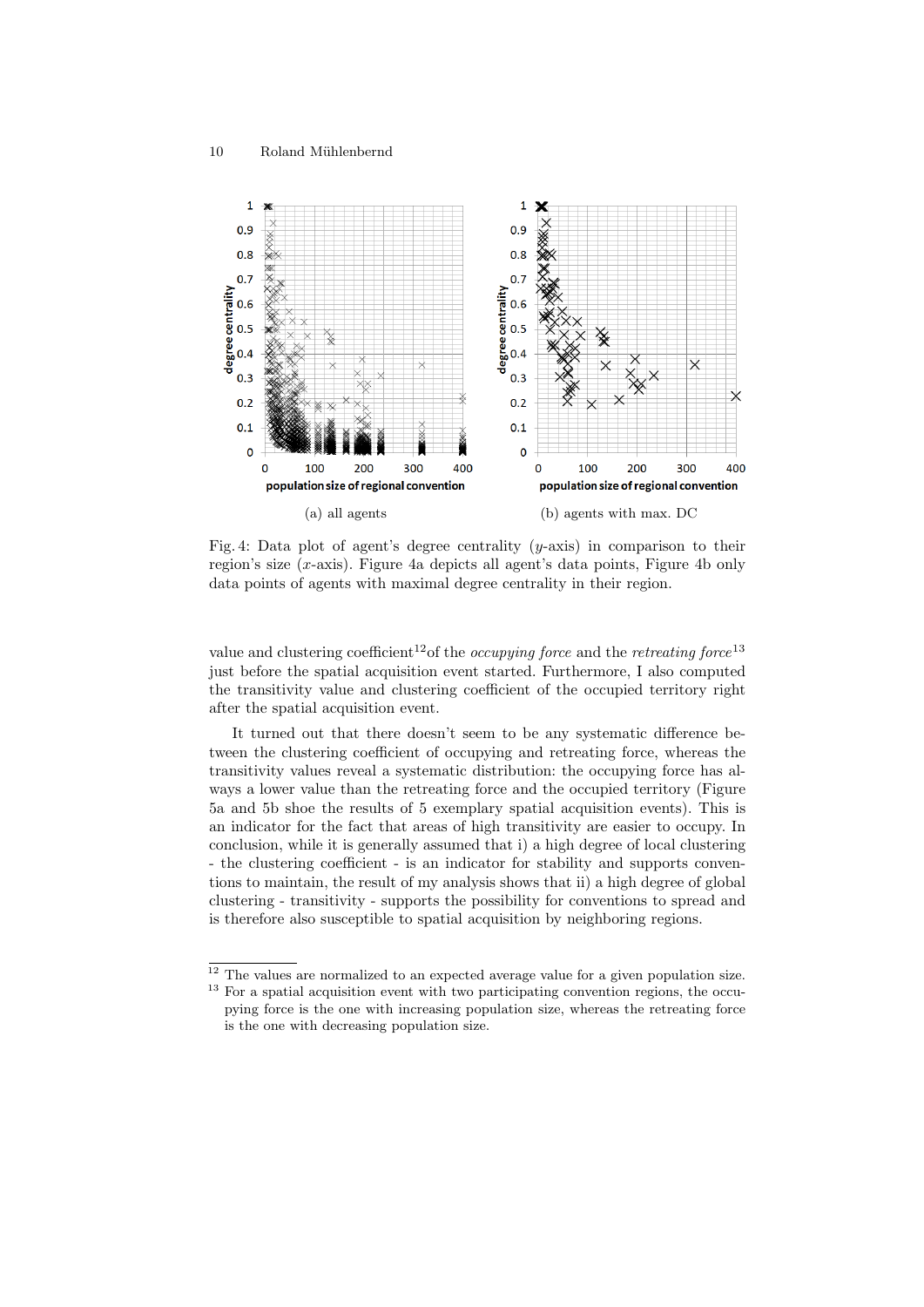

Fig. 5: The clustering coefficient (5a) and transitivity value (5b) for different language regions of four different spatial acquisition events. The black bars each represent the value of the occupying force, the light gray of the retreating force; both just before the acquisition has started. The dark gray bars each represent the value of the occupied territory after acquisition.

## 4 Conclusion

In this study I conducted simulation runs of 500 agents that i) are placed on a scale-free network, ii) play repeated signaling games with connected neighbors, and iii) update behavior according to innovative reinforcement learning. A general result in all runs was the emergence of convention regions. In further examination steps I analyzed the way regions i) are arranged, and ii) interact.

The first examination step revealed quite a counterintuitive result: agents with a high degree centrality are basically found in small convention regions, whereas large regions entail generally agents with a quite small degree centrality. As a first suggestion, this phenomenon seems to be an artifact of the specific learning dynamics and its possibility for innovation. The second examination step points to the fact that a territory with a high transitivity value is easy to occupy, while a low transitivity value supports preservation. Since this result follows from a small number of observed events, the assumption has to be tested for more robustness in subsequent studies with more data.

#### References

- 1. Airiau, S., Sen, S., Villatoro, D.: Emergence of Conventions through Social Learning – Heterogeneous Learners in Complex Networks. Autonomous Agents and Multi-Agent Systems 28(5), 779–804 (2014)
- 2. Alexander, J M., Skyrms, B., Zabell, S.L.: Inventing New Signals. Dynamic Games and Applications 2.1, 129–145 (2012)
- 3. Barabási, A.-L., Réka A.: Emergence of Scaling in Random Networks. Science 286, 509-512 (1999).